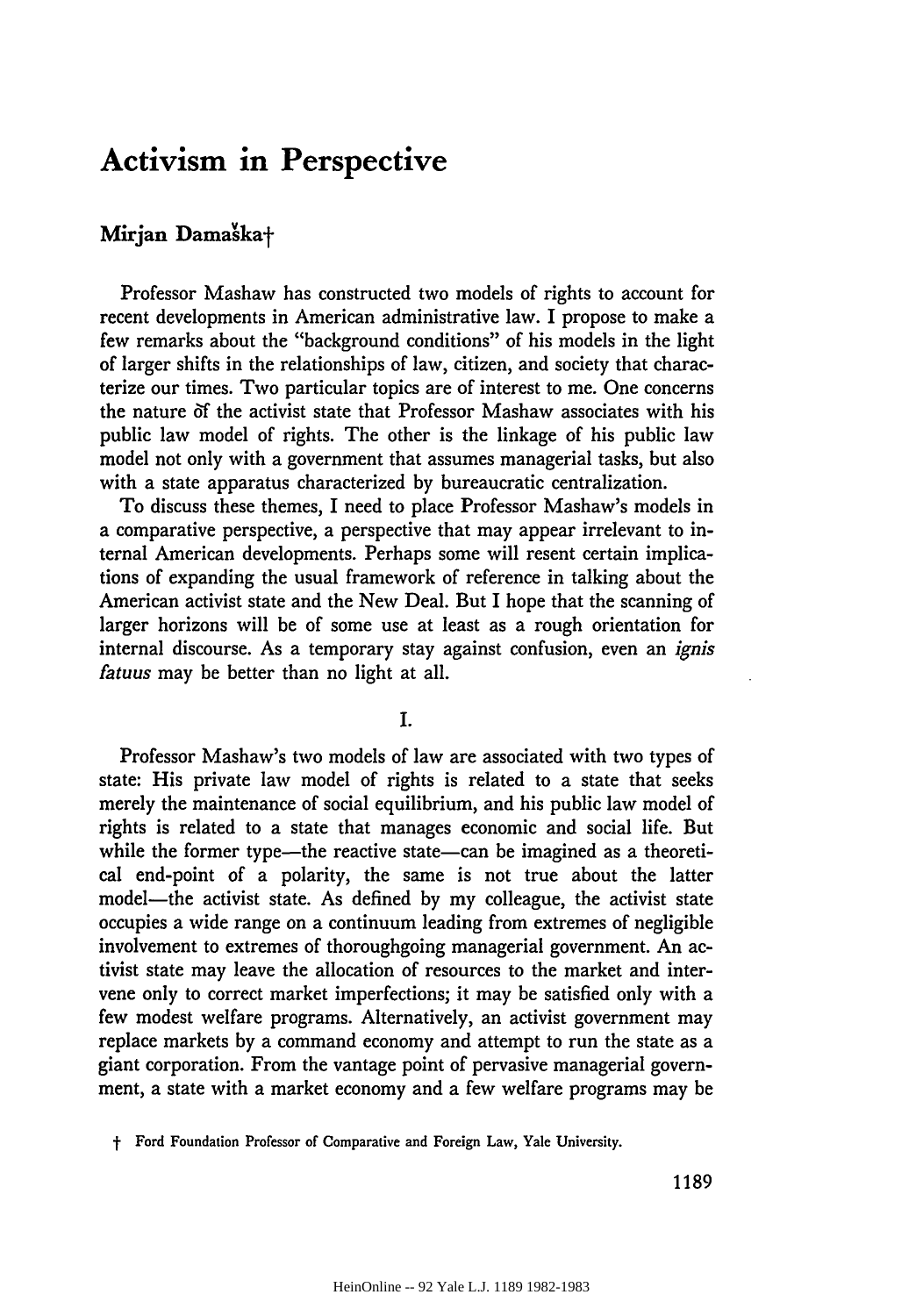closer to the reactive than to the activist pole.

One wonders what kind of activist state my colleague has in mind as the background for his public law model of rights: a state that has fulfilled its activist potential or one that is using it sparingly? At first blush, it would seem that the former *has* to be the case: Unless extreme forms of the managerial government are counterposed to the reactive state, a pure form is juxtaposed to a hybrid or mixture, and an analysis of the sort that Professor Mashaw engages in is seriously skewed; employing mixtures in ideal-typical analysis can be like trying to express the finely shaded nuances of *café au lait* or capuccino by referring only to milk but not to coffee. Perhaps, however, one need not envisage extremes of activist state in order to develop an activist model of law. Law springing from activist postures of government may be indifferent to the changing scope of governmental agenda: As managerial concerns of the state expand, the paradigm of law remains unaltered, and only its range of applicability increases. But is this scenario plausible? An answer to this question requires that we consider some fairly obvious features of law in intensely managerial states and compare them to those that characterize Professor Mashaw's public law model.

The central image of law in managerial states is that of decrees spelling out programs and assigning roles. Some of these decrees may accord citizens a share in the common pie and may look like "rights." Citizens, however, cannot always freely assert or waive these advantages as they do rights: If state policy so demands, certain advantages may be forced on citizens even against their will. Suppose a regulation provides that inmates of an institution should be given an hour a day for walking in fresh air. This advantage cannot be waived and officials can compel inmates to spend an hour in the open. If the reference to rights is maintained, rights such as these easily shade into obligations. A decree may specify the right to health care, but at the same time obligate all citizens to take care of their own health, subjecting them to mandatory measures such as inoculations; the duty to go to school becomes the correlate of the right to education. Nor is this commingling perceived as disturbing or anomalous. On the contrary, it may be welcome as a harbinger of a better future in which individuals will be related to one another in more harmonious ways: As their level of consciousness rises, they perform their duties as readily as they exercise their rights. Eventually, as in the *concordia* of knowledge and feeling contemplated by Augustine of Hippo, all alternatives for action other than those a person *should* take may become unattractive; right and duty merge in an indivisible whole.'

**<sup>1.</sup>** For a recent account of Augustinian *fundatissima fides,* see P. BROWN, **AUGUSTINE** OF HIPPO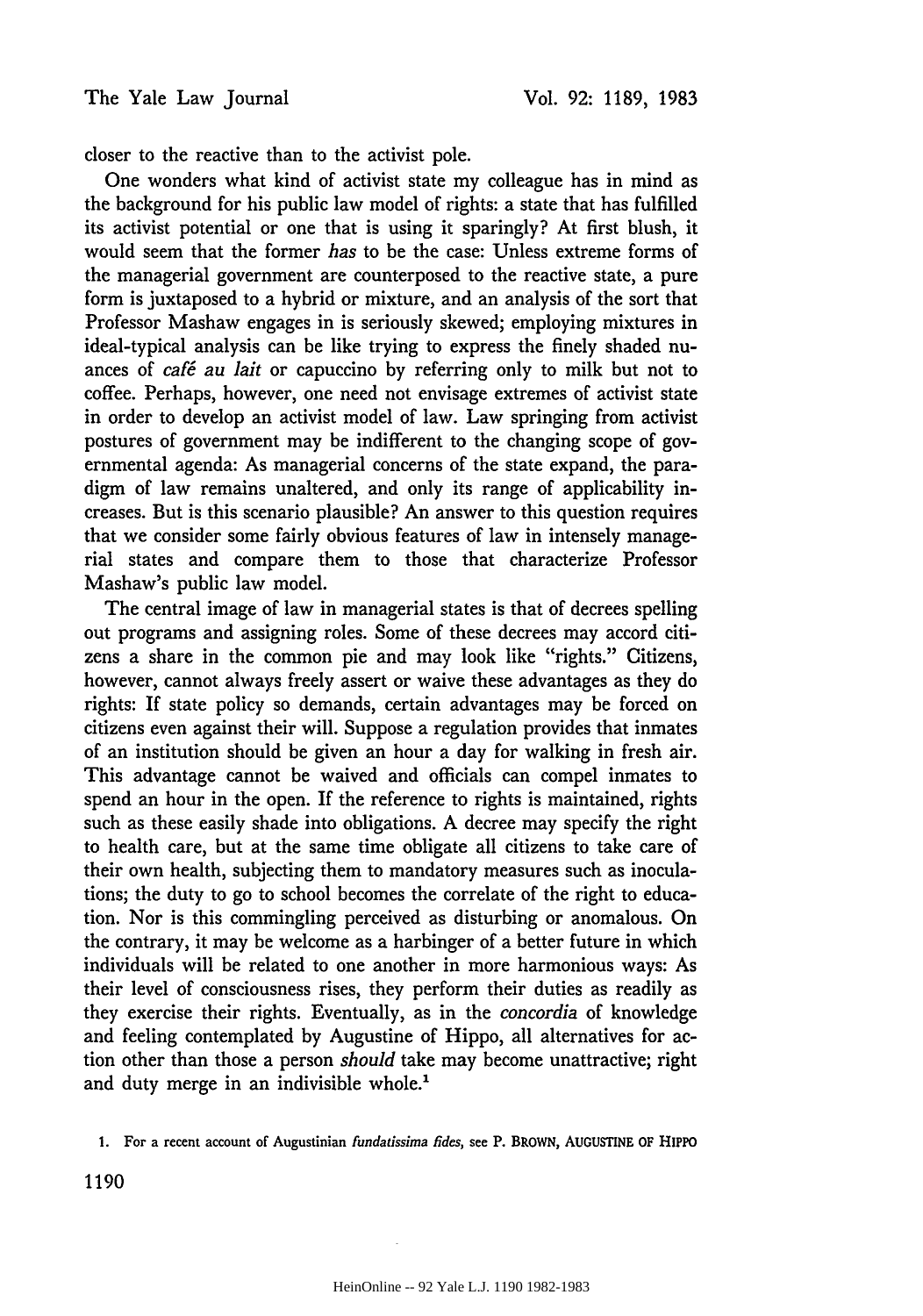## Comment on Mashaw

Strictly speaking, then, claims based on decrees of a managerial state are mere parodies of rights. To underscore the contrast with the entitlements of the reactive state, one would do better to say that activist law accords conditional privileges, creates roles, or assigns tasks.<sup>2</sup> This interpretation is consistent with the optimal strategy employed by citizens attempting to benefit from a regulatory scheme: Rather than aggressively asserting rights stemming from the regulation, they insist only that officials observe state decrees, using the weight of the latter, as in jujitsu, to achieve their aims.

Legal relationships between citizens and those in charge of executing state programs are not "horizontal"; officials may even retain coercive powers over citizens involved in disputes with them. The idea of treating state interests, represented by officials, as being on the same plane with individual and group interests belongs to the ideological climate of "reactive," not activist, government. Nor are legal relationships between citizens and officials bipolar in any meaningful sense: Even the narrowest *affaire à deux can prove to have larger implications in terms of state pol*icy. All those strategically placed for the promotion of state policy can be drawn into the network of regulatory legal relationships. Clearly, then, there is no room for viewing a conflict between officials and citizens as a conflict between two equal parties.

Nor is there any deeper justification for taking such conflicts before the courts. To insist on court enforcement is to assume that judges are neutral conflict-resolvers, indifferent to the implementation of state policy. But this assumption is alien to a truly managerial state: There is no ground for neutrality where state programs are at stake. As in a giant corporation, people are tied together by their efforts to realize state objectives; everybody, including the judges, is expected to be committed to the execution of state programs. *Vae neutris.3* As there is thus no "sanctity" to

2. For a similar view, see Kamenka & Tay, *Beyond the French Revolution: Communist Socialism and the Concept of Law,* 21 **U.** TORONTO L.J. **109, 135 (1971);** *see also* 2 M. WEBER, **ECONOMY AND** SOCIETY 642 **(G.** Roth & **C.** Wittich eds. **1968)** ("public rights" may well be mere "reflexes" of state regulations); Coing, *Signification de la Notion de Droit Subjectif,* **9** ARCHIVES **DE** PHILOSOPHIE **DU** DROIT **6,** 13-14 (1964) (drawing distinction between "true" rights and "rights-functions").

**3.** This view is reflected in systems patterned on the Soviet model; judicial independence is not understood as independence from governmental policies and causes. *See* LAW **ON COURT ORGANISA-TION** OF THE RSFSR art. **3 (1960)** in **SOVIET** CRIMINAL LAW **AND** PROCEDURE 429 (H. Berman ed. **1966).** For a standard presentation of Soviet conceptions of judicial independence, see T. DOBROVOL-**SKAIA,** PRINTSIPY SOVETSKOGO **UGOLOVNOGO PROTSESSA** 164 (1971).

**<sup>365-75</sup>** (1969). The interpenetration of rights and obligations characterizes Soviet legislation in many areas. *See* **FUNDAMENTAL** PRINCIPLES OF **LEGISLATION** OF THE USSR **AND UNION REPUBLICS ON PUBLIC** HEALTH art. **3 (1979)** in 2 COLLECTED LEGISLATION OF THE **UNION** OF **SOVIET SOCIALIST REPUBLICS AND** THE **CONSTITUENT UNION** REPUBLICS 3 (W. Butler **ed. 1983).** And an argument reminiscent of the Augustinian *concordia* is frequently encountered in Soviet legal writing. *See* **TE-**ORIYA **GOSUDARSTVA I** PRAVA **652-53 (N.** Aleksandrov **2d ed.** 1974); TEORIYA **GOSUDARSTVA I** PRAVA 460-62 **(A.** Vasil'ev ed. **1977).**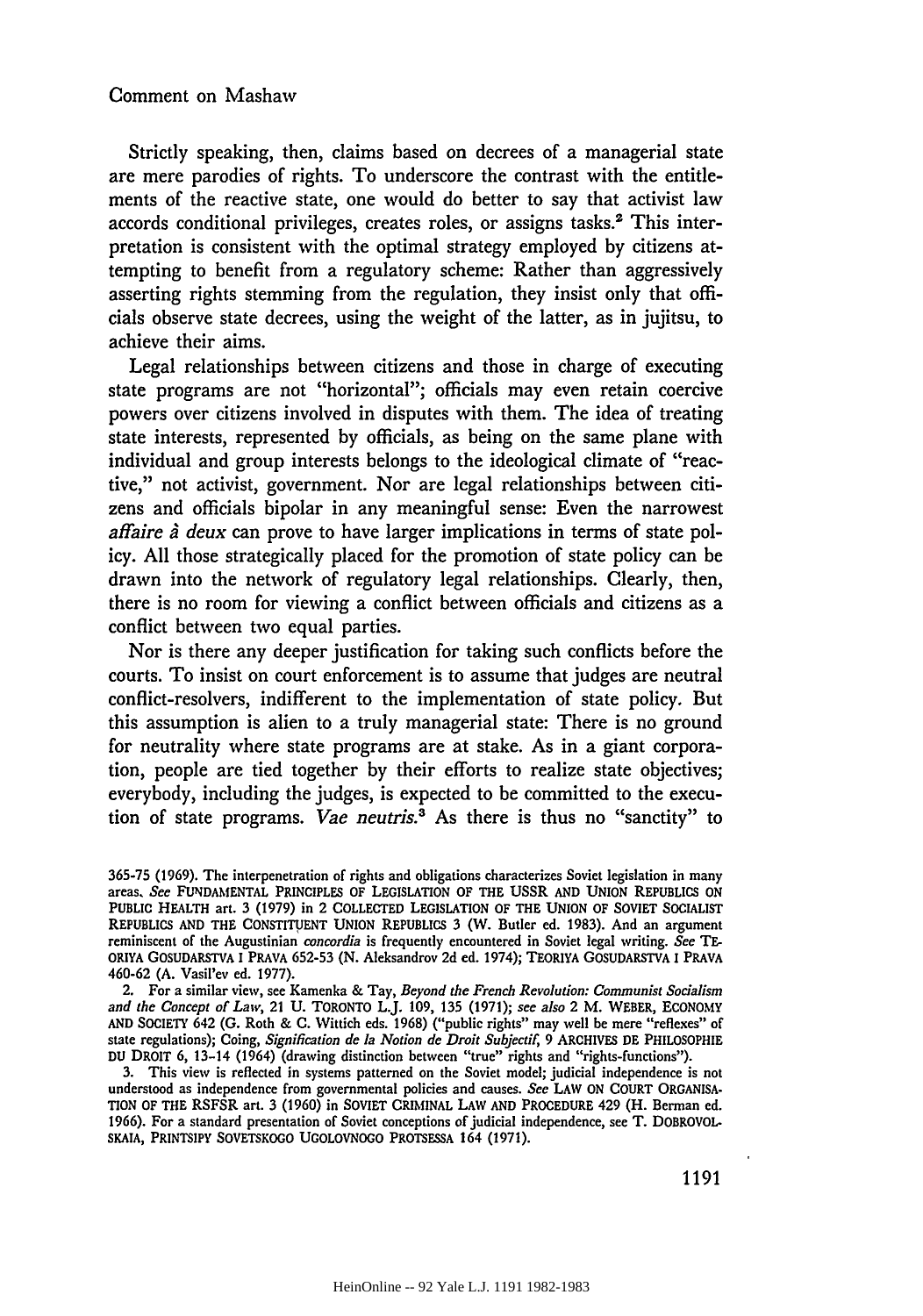invoking the judicial process, citizens who feel disadvantaged **by** official action complain instead to higher-ups or to specialized officials supposed to be "guardians" of regulations.<sup>4</sup> And administrators enforce regulations directly, rather than **by** suing citizens in court.

Even this most fragmentary sketch<sup>5</sup> suffices as a contrast to Professor Mashaw's public model of rights. Unquestionably, the latter reveals a kinship to the paradigm of managerial law, but it also incorporates many features and assumptions that belong to the ideology of reactive government. Law seems primarily a vehicle for the allocation of rights, even if these rights are weakened **by** the requirement that they derive from state policy. (In other words, law is easily convertible into rights.) Legal relations continue to be horizontal, even if the subjects of these relationships may be different from those of the private law model of rights. And there is a continuing emphasis (albeit diluted) on court enforcement. Finally, if you reflect for a moment on the vision of society underlying the model, it is one that presupposes conflict (rich and poor, black and white) rather than the pursuit of common goals. **All** this, of course, will come as no surprise: **My** colleague conceptualizes against the background of the contemporary American state, in which political and legal sensibilities are still powerfully influenced **by** notions of reactive government.6 Mixtures and hybrids thus characterize the legal landscape.

**If** there is a price to be paid for the resulting impurity of Professor Mashaw's model, it may be its diminished capacity to account for further change in the direction of the managerial paradigm of law. In fact, there may be areas of administrative law in which the *ritardando* of the public law model is already in evidence: In the case of toxic waste regulations or price controls, for example, it may already be more appropriate to talk

<sup>4.</sup> While a reactive state may teem with lawyers, managerial states bristle with such "guardians" and supervisors. For an early example of such guardians of regulations, consider the *Fiskalat* in absolutist Prussia. **E. SCHMIDT, EINFOHRUNG IN DIE GESCHICHTE** DER DEUTSCHEN STRAFRECHTSP-**FLEGE 180-81 (3d** ed. **1965).** The Prussian *Fiskalat,* the eye and the **ear** of the ruler, is-in complicated ways-the forefather of the contemporary Soviet *Prokurator,* "the guardian" *(blustitel')* of Soviet "legality."

**<sup>5.</sup>** An important feature of activist law not even considered here is its flexibility: Law cannot **be** permitted to stand as an obstacle to the realization of state purposes. Rather, it is contingently related to these purposes and must be modified whenever ineffective or counterproductive. Legal reasoning "abstracted" from its implications on state policy is a dangerous "fetishism."

**<sup>6.</sup>** Until the recent trend toward an increased role of government in all Western capitalist countries, it was often remarked that government in the English tradition was characterized **by** the *relative* paucity of managerial functions. While continental absolutism tirelessly expanded state concerns, from army, to education, to welfare, England and America continued to rely to a far greater extent on various nongovernmental mechanisms for the fulfillment of social needs. The feasibility of such **re**stricted statism perplexed and was variously explained **by** foreigners. The most fashionable theory attributes the relative unimportance of the state to the allegedly greater success in Anglo-American states, especially in America, of capitalist markets and **of** the "self-regulating" society organized around them. **For** speculations on reasons for this greater success, see **N. POULANTZAS,** POUVOIR **POLITIQUE** ET **CLASSES SOCIALES DE L'ETAT CAPITALISTE 182-87 (1968).**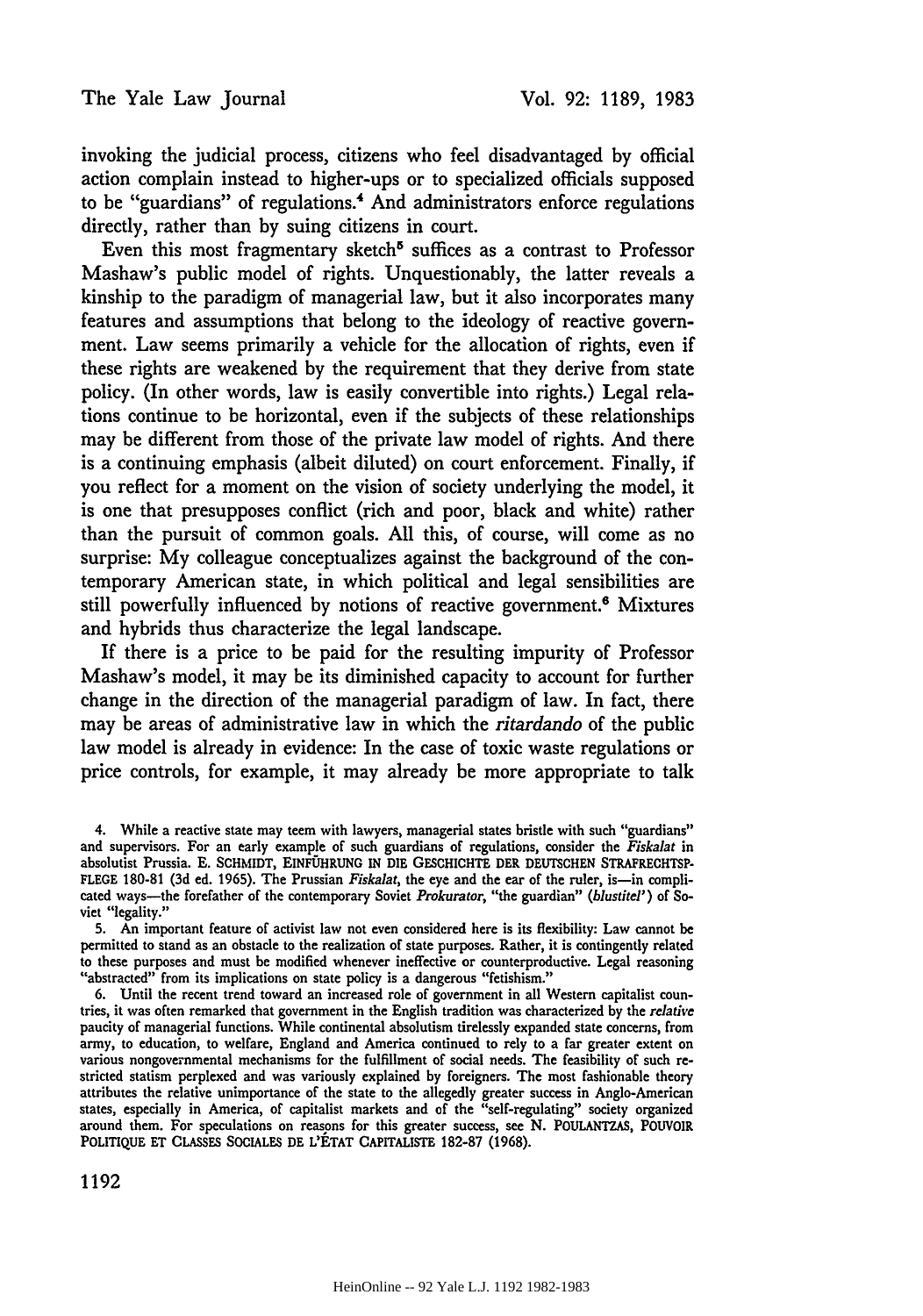about the assignment of "tasks" or "roles" rather than of substantive rights.

I realize that the development of a purer version of activist law may appear repugnant because it conjures up the specter of a totalitarian state. But totalitarianism need not be an inevitable end-result of the expansion of governmental agenda. And in a historical period in which it is increasingly important to locate intermediate positions between autonomy and direction, it may be useful (or sobering) to develop conceptual schemes that reveal the unpleasant extremes not only of reactive government but also of activist government. Like all good things, an activist government can be loved too much or unwisely.

II.

Professor Mashaw's public law model is supported not only by a state that assumes managerial roles, but also by a centralized and bureaucratic apparatus of authority. Conversely, the private law model is supported both by a reactive state and a decentralized officialdom. This joinder of state function and structure as background conditions for the models of law is justified on two grounds. The first, at least insofar as the American experience is concerned, is historical: The rise of the American activist state was accompanied by the rise of federal bureaucracy. The other ground is analytical: The particular combinations of function and structure seem to be a good "match." Consider the activist state. Are not utilitarian orientations best served by a central decisionmaker? Indeed, state programs can be implemented more efficiently by professionals marching to the beat of a single drum than by decentralized amateurs.

I have several reservations about typologies in which aspects of law related to state functions are merged with those related to the structure of the apparatus of authority. These reservations stem from the different implications for the legal system of hierarchical bureaucracies and decentralized lay authority. It will not be disputed, I hope, that coordinate lay authority tolerates greater discretion in decisionmaking than does hierarchical bureaucracy, at least in the weak sense of discretion as absence of superior review. It seems equally obvious that coordinate structures fragment authority and fuse functions, while hierarchical bureaucracies tend to fuse authority and separate functions. Furthermore, the weight of individualized justice-when in conflict with cross-case consistency in decisionmaking- is not equally assessed in the two settings of authority: While coordinate officials are particularly sensitive to the "equities" of cases, hierarchically organized bureaucrats place greater emphasis on consistency and regularity of decisionmaking. And the tendency of professionals to draw sharp, technical distinctions is alien to amateur generalists.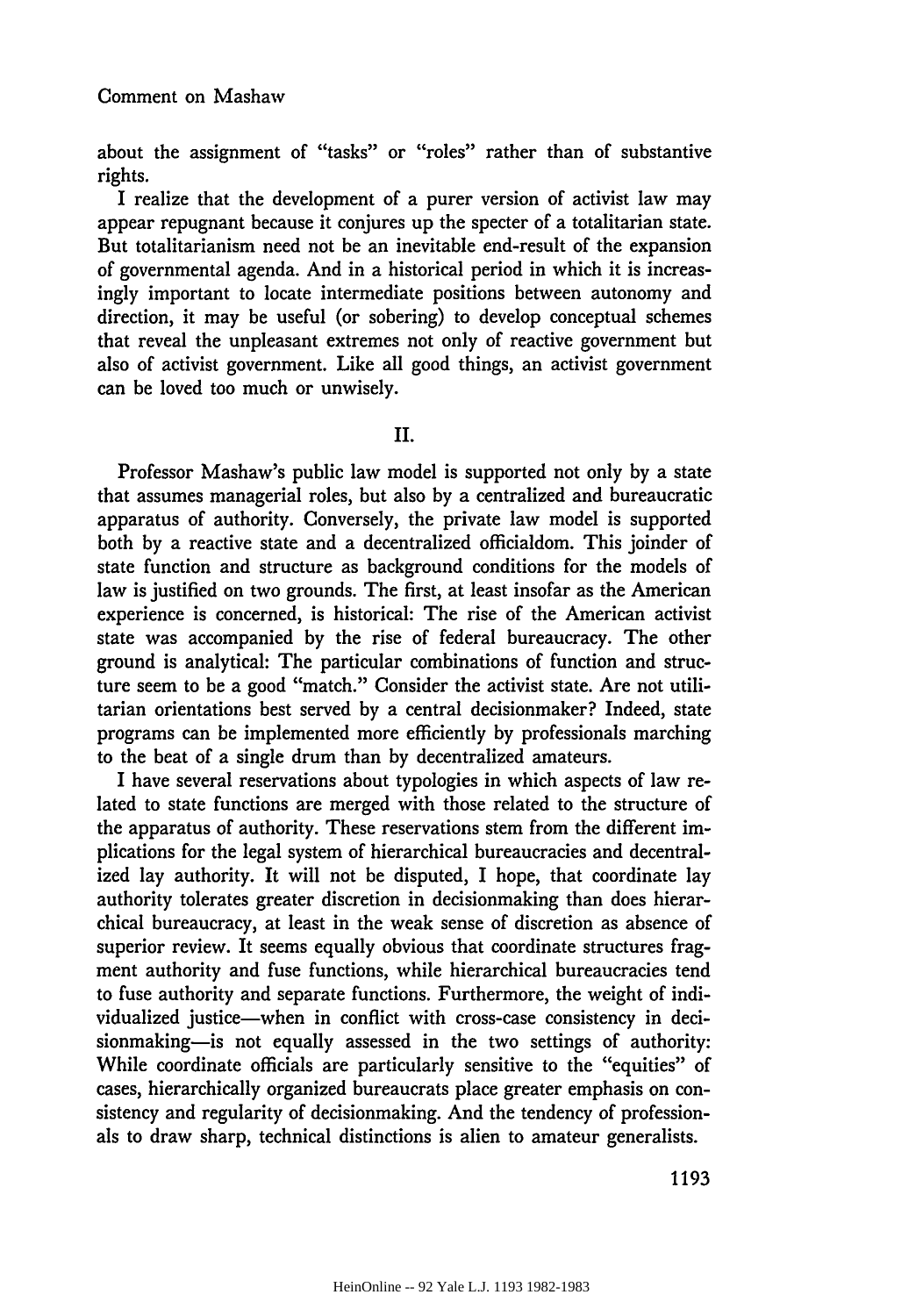With these implications in mind, imagine an activist state ruled by decentralized amateur officials-a situation reminiscent of Iran governed by the mullahs. Through the lens of hierarchical bureaucracy, the legal system will be characterized **by** a great deal of discretionary decisionmaking, **by** an emphasis on "justice," and by little differentiation of functions. But why should these features be attributed to an individualistic or private paradigm of law, contaminating the "purity" of public law in an activist state? Coordinate lay authority can exhibit strong collectivistic impulses; it can be more communal than individualistic.' In fact, its style of decisionmaking can thwart the easy assertion of private rights: The limits of freedom and autonomy cannot clearly be discerned in the *chiaroscuro* of official discretion. It is therefore clear that authority structures are not necessarily dependent upon whether the underlying legal model is predominantly public or private.

But this is only part of the story. If you associate public law with bureaucratic and private law with lay authority, a question arises as to which type of authority provides the controlling perspective. The distinction between public and private is not the same in the two institutional frameworks. While lay authority deals indiscriminately with things private and public, it is a hallmark of bureaucracies to "splinter the soul" and keep the private and public realms strictly apart.<sup>8</sup> By making so much of this dichotomy, Professor Mashaw appears to have tacitly accepted the bureaucratic viewpoint. And while this "bias" is not fatal to his scheme, it surely calls for a justification.<sup>9</sup>

There is yet another misgiving: To one seeking to express typical patterns of American legal developments in a broader comparative context, the association of state activism with bureaucratic centralization is quite regrettable. To an internal vision, or to the eye examining itself, the

There are ways of explaining this wavering, but the full argument would take us far beyond the scope of this Comment. Yet, some glimpses about the reasons for Professor Mashaw's difficulty will become apparent as we discuss the manner in which he commingles the functions and structure of the state.

**8.** On the separation of the office from the incumbent in the formative years of classical continental bureaucracies, see K. NORR, ZUR **STELLUNG** DES RICHTERS IM **GELEHRTEN** PROZESS DER FROHZEIT 43, 71 (1967). Long before Max Weber, different perceptions of private and public spheres by bureaucratic and non-bureaucratic officials were a recurrent theme in Hegel's writings. *See S.* AVINERI, HEGEL'S THEORY OF THE MODERN STATE 50-51 (1972).

9. Max Weber was confronted with a similar problem in justifying the primacy of the bureaucratic optic. But he recognized the problems and attempted to justify his "rationalist" bias. *See* A. KRONMAN, MAX WEBER 52-54 (1983).

<sup>7.</sup> More generally, my colleague's background conditions for an individualistic or private law model often evoke the setting of an organic community *(Gemeinschaft)* more than they do the setting of an individualistic civil society *(Gesellschaft).* For example, in Professor Mashaw's scheme the paradigm of individualistic law is not contract (as one would normally expect) but rather custom. On T6nnies' distinction betweer *Gemeinschaft* and *Gesellschaft,* see **1** M. WEBER, ECONOMY AND **SOCI-**ETY 40-43 (G. Roth & **C.** Wittach eds. 1968).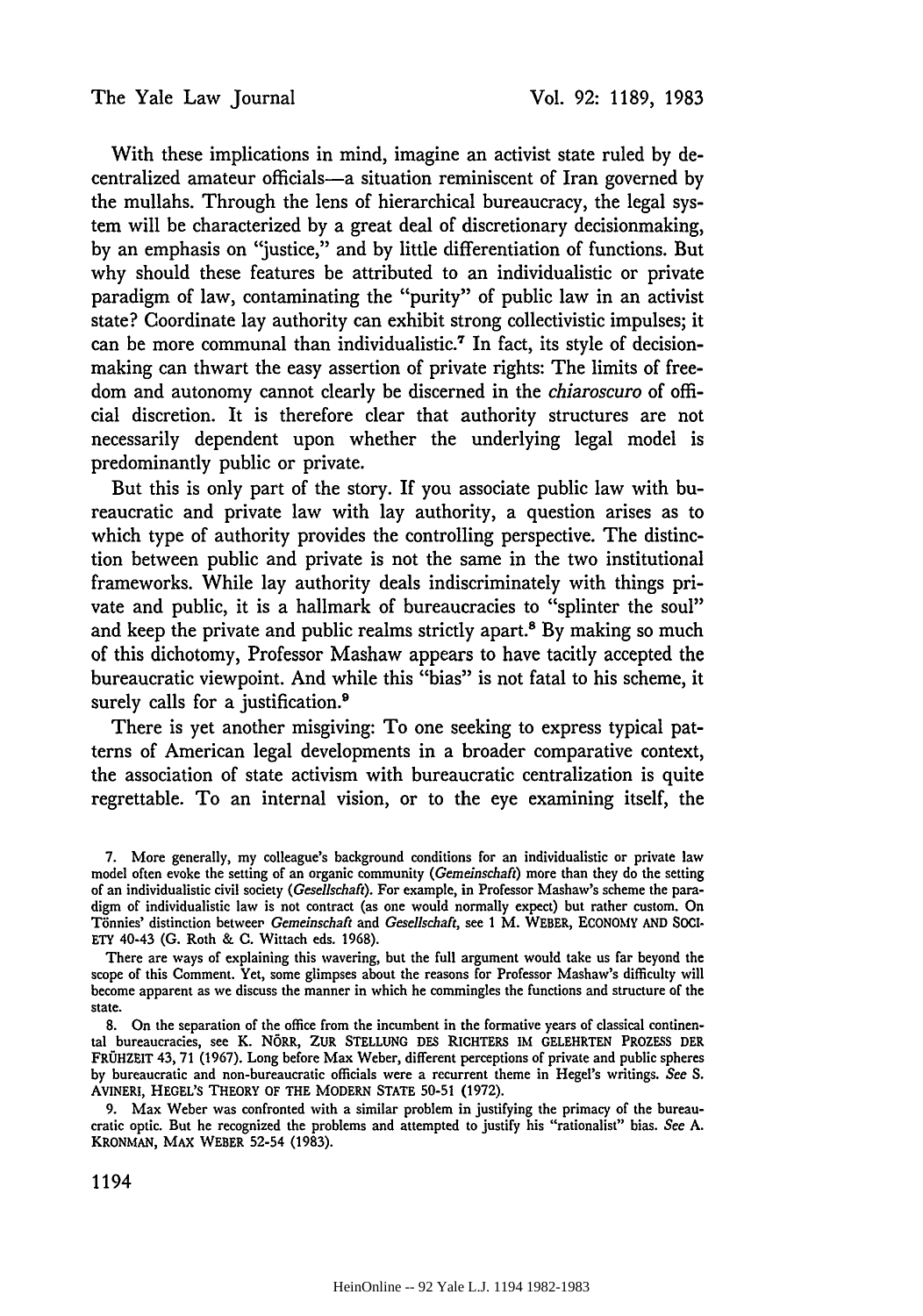American activist state, of course, is inseparable from bureaucratic centralization. To an external observer, however, one of the most striking facets of the American variant of state activism is that the state apparatus, while increasingly bureaucratized, continues to be permeated by features attributable to coordinate lay authority. These surviving features are more pronounced than in any other contemporary industrial state, and they seem to account for many perplexing characteristics of the political and legal systems. In support of this robust contention, consider the impressions of foreign visitors exposed to the American variant of state activism.

At a most general level, they wonder about the compatibility of activist impulses with an apparatus of government with so many overlapping power centers. These *freins et contrepoids* seem an example of a mismatch between state function and state structure likely to produce more animated standstills than vigorous action.<sup>10</sup> This impression is reinforced by the lingering political ethos according to which amateurism in government is good and state bureaucracies an evil force.<sup>11</sup> Bureaucratization in government will be noticed by foreign observers, but is apt to be assessed by them as comparatively modest. Official positions are frequently temporary or ad hoc, with careers alternating between private and public employment. Striking is the relative absence of bureaucratic exclusivity, so that many functions are readily shared by or even completely transferred to outside amateurs, or nongovernmental specialists. The reliance on outsiders for the enforcement of state programs, even if it causes redundancies or haphazard implementation, is "pre-bureaucratic" in light of bureaucratic tendencies to monopolize action. Quite surprisingly, to orthodox bureaucratic tastes, functions in American government are often fused and distinctions blurred. Federal judges, for example, conjoin administrative, legislative, and judicial functions to a degree likely to drive Montesquieuans into despair.<sup>12</sup> Most astonishing, perhaps, is the continuing decentralization and the concomitant mild hierarchization of authority: In lieu of taller governmental structures, one finds a multitude of feuding small bureaucracies that pursue few common policies. Frequently they are grafted upon preexisting nonprofessional power centers, locked into adver-

**<sup>10.</sup>** Those of structuralist persuasion are likely to talk about a *dicalage* (or discrepancy) between state functions and state organization. *See* **N. POULANTZAS,** *supra* note 6, at **166-67.**

*<sup>11.</sup> See* Huntington, *Paradigms of American Politics: Beyond the One, the Two, and the Many,* **89** POL. **SC. Q. 1,** 20-22 (1974).

<sup>12.</sup> Private attorneys general combine-in a typical "coordinate" style-both public and private functions. Discovery devices in civil proceedings are hardly differentiated when it comes to "public interest" or to private litigation. The criminal process is often interpreted as a "conflict-solving" enterprise rather than an instance of criminal policy enforcement. From the continental perspective, Anglo-American administrative and judicial proceedings are insufficiently distinguished. For a comparative perspective, see M. TARUFFO, IL PROCESSOR CMLE "ADVERSARY" **NELL' ESPERIENZA AMERICANA 207** n.29 **(1979).** And one could easily go on.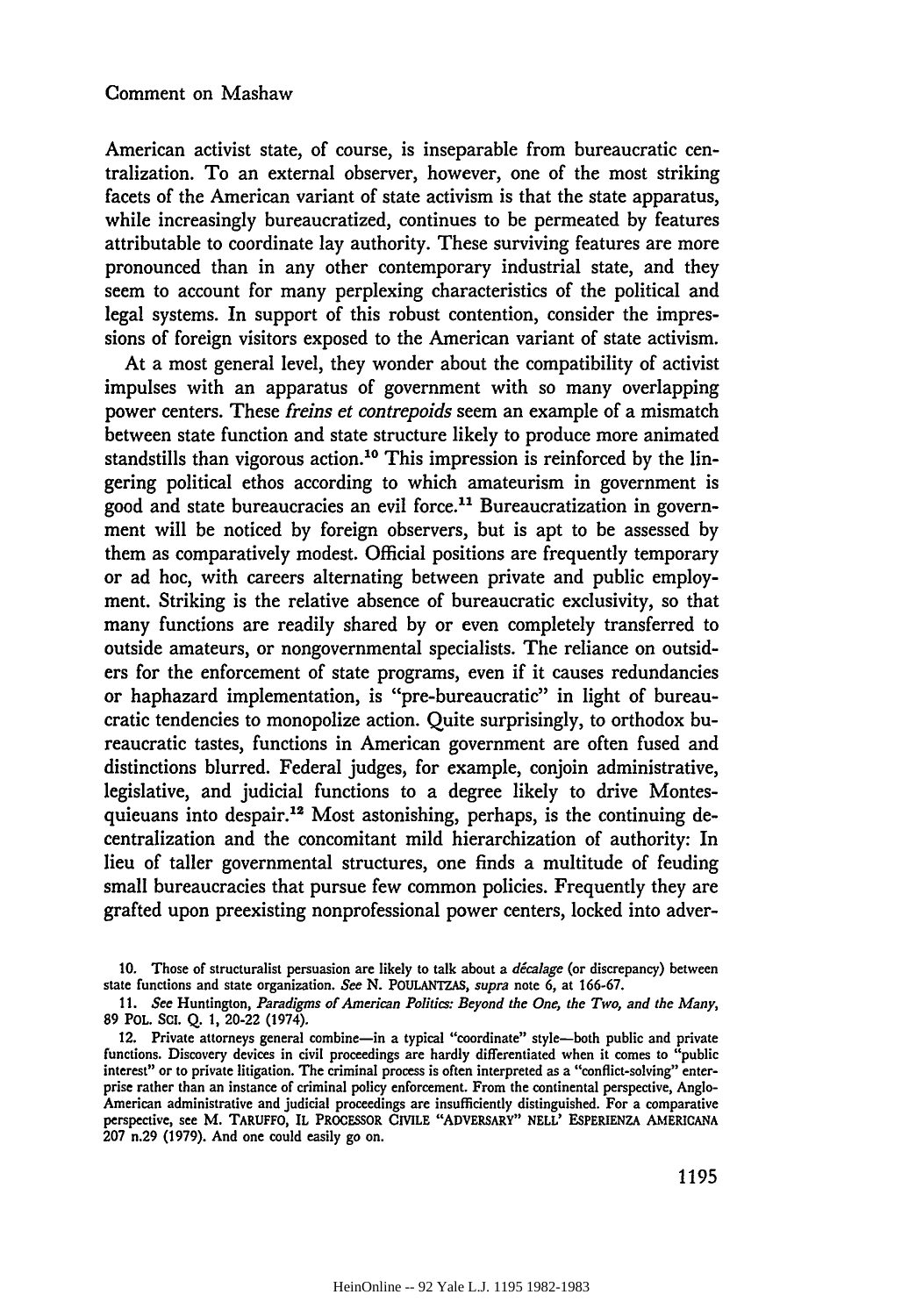sary relationships.<sup>13</sup> It would thus seem that old impressions by observers like de Tocqueville or Marx on the weakness of the state and the "gap" in the executive have survived changes adopted in the aftermath of the New Deal.<sup>14</sup>

What lesson does this larger perspective teach one who intends to engage in ideal-typical analysis of law? If one is to characterize American legal developments, features of law attributable to state functions and those attributable to the modalities of the state apparatus should be kept apart. The paradigm of activist law, abstracting from features related to state *functions,* can then be employed in combination with two different models of authority structure, abstracting from features related to the *structure* of the apparatus of government. Much as the actual functions of the American state are a mixture of activist and reactive concerns, so the actual American authority structure is a mixture of bureaucratic and prebureaucratic forms.

But you might object, since Professor Mashaw is not doing comparative law, his conjoining of state activism and bureaucracy may be justified. After all, models should account for developing trends. If they are abstractions from snapshots of the present moment, they cannot account for the future and may be quickly overtaken by reality. Faced with overpopulation, increasing interdependence, the sheer scale of problems, and many other consequences of technological advance, will not an activist state inevitably develop into a centralized bureaucracy? Arguably, then, it is quite proper to conjoin state activism and bureaucratization as background conditions for the paradigm of public law.

Be this as it may, I still prefer a conceptual scheme in which the apparatus of the activist state can be studied as a mixture of hierarchical and coordinate elements. And while the intrusion of coordinate features may impede the efficiency of the governmental machinery, it can also impede the movement toward technocratic totalitarianism. Coordinate authority, as an alternative model to bureaucratic structures, can assist one in better expressing and perhaps better balancing the tensions between democracy and bureaucracy, human autonomy and state direction-all tensions that are likely to intensify in the future. That there is nothing inevitable in the move toward a technocratic Leviathan is at least the hope of those who

**<sup>13.</sup>** A good example is the possibility of adversary clashes between public prosecutors and public defenders, both paid **by** the state. Also surprising to continentals is the scheme of legal aid, which-although funded centrally-is run locally without over-all uniform objectives.

<sup>14.</sup> It would be more tiresome than instructive to refer to passages from de Tocqueville. It is less widely known that, concerning nineteenth-century America, Marx wrote that the machinery of government was reduced to the very minimum possible in "bourgeois" society. *See* **3** AUS **DEM** LITERARIS-**CHEN NACHLASS** VON KARL MARX, FRIEDRICH **ENGELS UND FERDINAND** LASSALE 438 (F. Mehring ed. **1902).**